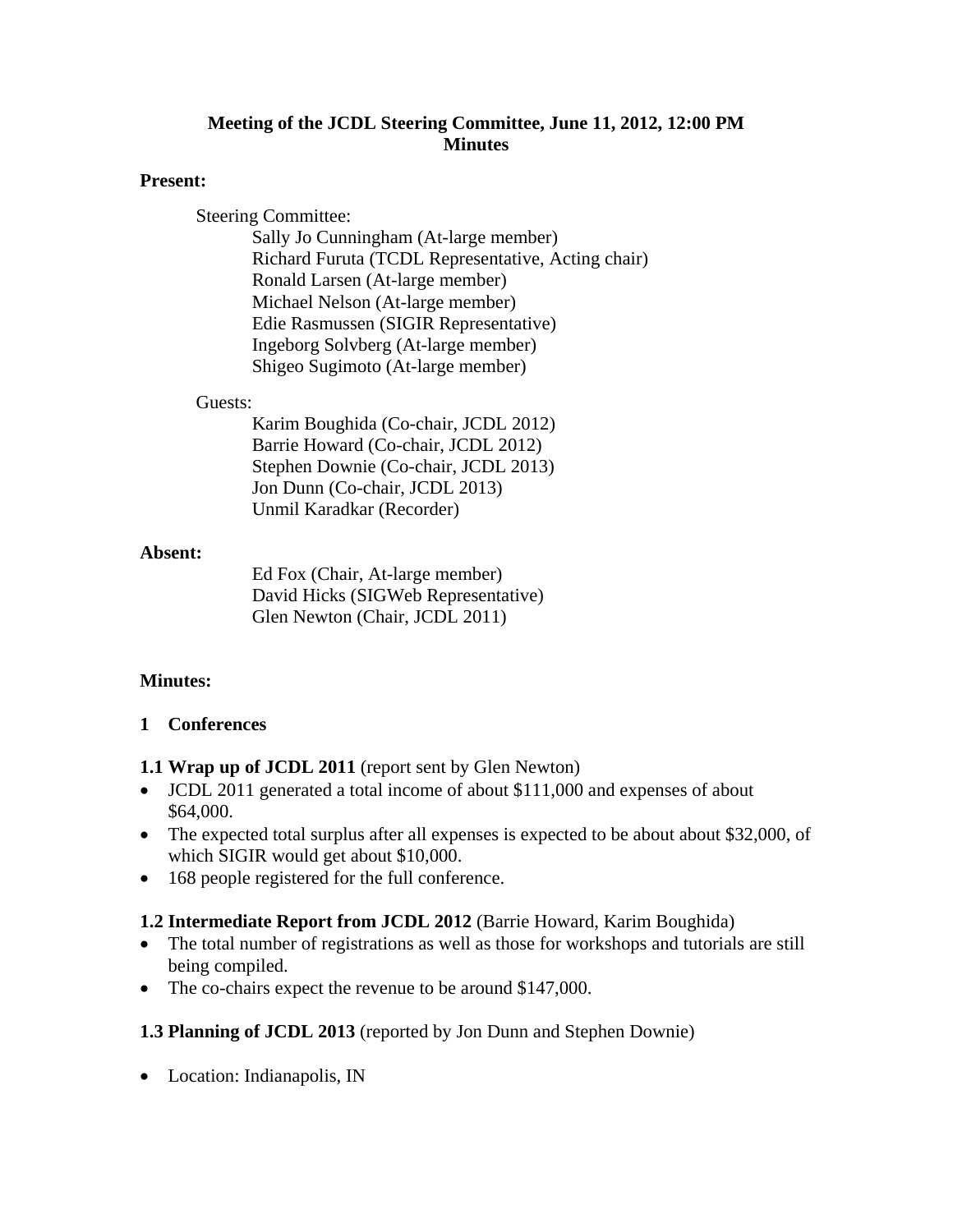- The intended conference center is now scheduled to close before the conference date and a new location must be found.
- There are a few options under consideration, near the Indianapolis downtown.
- The change in venue may necessitate a change in dates as well.
- Conference co-chairs are trying to finalize the new venue and dates and will inform the steering committee when these are decided.
- Members of the JCDL steering committee asked the co-chairs to avoid dates that conflict with other related conferences.
- The co-chairs would like to make tutorial and workshop decisions earlier to give planners more time to promote these events and to attract more participation.

## *Potential joint conference with TPDL in 2013*

 Since the TPDL steering committee has not yet finalized plans for TPDL 2013 the JCDL 2013 co-chairs were offered the possibility of hosting both conferences, subject to acceptance by the TPDL steering committee. The JCDL may proceed as planned, with additional branding.

## **1.4 Proposals for JCDL 2014 and beyond**

- JCDL Steering committee members will solicit proposals for 2014 and beyond.
- Explore possibilities for co-location or a joint conference with related communities.

# **2 Further Issues on JCDL Conference Organization:**

# **2.1 JCDL-TPDL co-location (report by Ron and Edie)**

- Edie (JCDL SC representative on TPDL SC) and Ron attended the TPDL steering committee meeting, which was held during the TPDL 2011 conference.
- The TPDL steering committee is enthusiastic about the possibility of a joint conference but specific details must be agreed upon.
- Two issues are critical for a successful joint event: timing of the conference and format of the proceedings. JCDL is held in June, while TPDL is held in September. The conferences have different formats of proceedings and one may have to break their series for the joint event.
- Ingeborg's (TPDL steering committee co-chair) summary of TPDL email discussion in response to the draft created by Edie and Ron for a joint conference
	- o The TPDL SC is interested in a joint conference for 2014.
	- o A joint committee that includes the chairs of the TPDL and JCDL SCs should be formed to oversee the details.
	- o Evaluate the performance of the joint conference in 2014 and go forward for a second joint conference in 2016.

# **2.2 Consistency in Web presence (Unmil):**

 All future JCDL conference sites will be available through a consistent gateway f the form www.jcdl.org/<yyyy>.